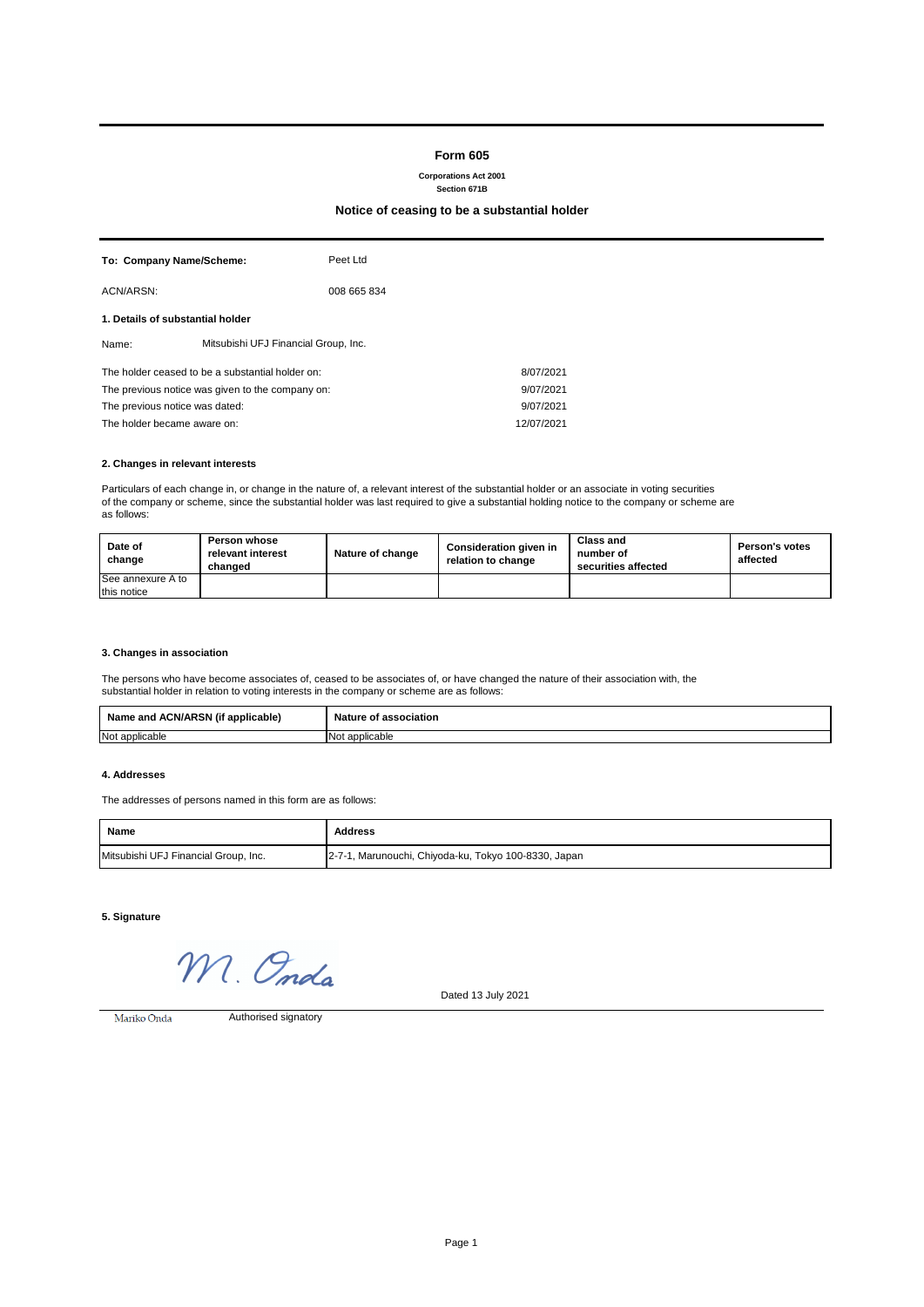### **Annexure A**

This is Annexure A of 1 page referred to in Form 605, Notice of ceasing to be a substantial holder dated 13 July 2021.

M. Onda

Mariko Onda Authorised signatory Dated 13 July 2021

|                |                                      |                                                                                   | Consideration     |                            |                |
|----------------|--------------------------------------|-----------------------------------------------------------------------------------|-------------------|----------------------------|----------------|
|                | Person whose relevant interest       |                                                                                   | given in relation | Class and number of        | Person's       |
| Date of change | changed                              | Nature of change                                                                  | to change         | securities affected        | votes affected |
| 7/07/2021      | Mitsubishi UFJ Financial Group, Inc. | Collateral Received by an entity controlled by Morgan Stanley -<br>see Annexure B | N/A               | 3,165,313 Ordinary Shares  | 3.165.313      |
| 8/07/2021      | Mitsubishi UFJ Financial Group, Inc. | Sale of securities by an entity controlled by Morgan Stanley                      | 4.071.00          | 3,540 Ordinary Shares      | 3,540          |
| 8/07/2021      | Mitsubishi UFJ Financial Group, Inc. | Collateral Returned by an entity controlled by Morgan Stanley -<br>see Annexure B | N/A               | 24,967,064 Ordinary Shares | 24.967.064     |